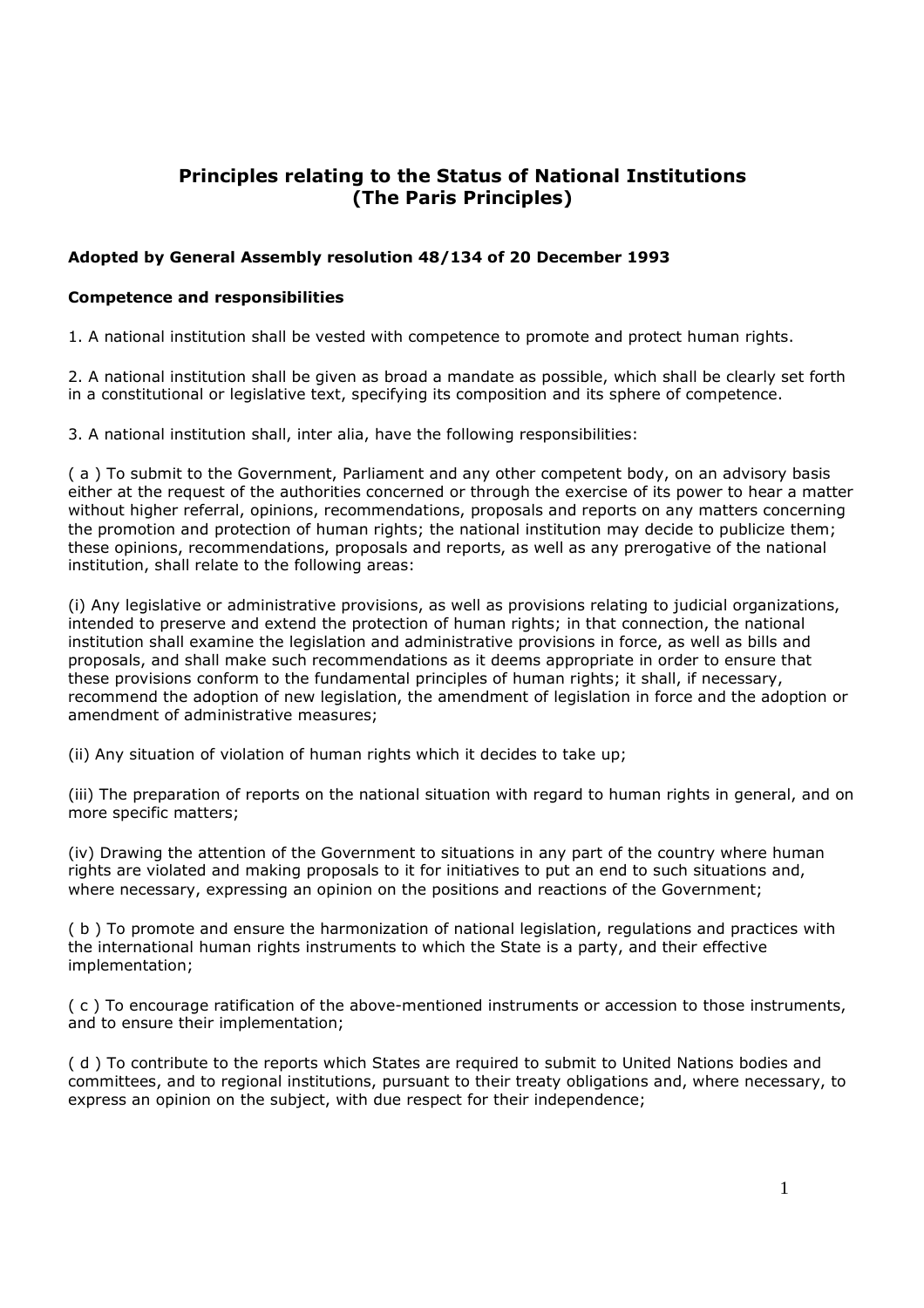( e ) To cooperate with the United Nations and any other orgnization in the United Nations system, the regional institutions and the national institutions of other countries that are competent in the areas of the protection and promotion of human rights;

( f ) To assist in the formulation of programmes for the teaching of, and research into, human rights and to take part in their execution in schools, universities and professional circles;

( g ) To publicize human rights and efforts to combat all forms of discrimination, in particular racial discrimination, by increasing public awareness, especially through information and education and by making use of all press organs.

### Composition and guarantees of independence and pluralism

1. The composition of the national institution and the appointment of its members, whether by means of an election or otherwise, shall be established in accordance with a procedure which affords all necessary guarantees to ensure the pluralist representation of the social forces (of civilian society) involved in the protection and promotion of human rights, particularly by powers which will enable effective cooperation to be established with, or through the presence of, representatives of:

( a ) Non-governmental organizations responsible for human rights and efforts to combat racial discrimination, trade unions, concerned social and professional organizations, for example, associations of lawyers, doctors, journalists and eminent scientists;

- ( b ) Trends in philosophical or religious thought;
- ( c ) Universities and qualified experts;
- ( d ) Parliament;

( e ) Government departments (if these are included, their representatives should participate in the deliberations only in an advisory capacity).

2. The national institution shall have an infrastructure which is suited to the smooth conduct of its activities, in particular adequate funding. The purpose of this funding should be to enable it to have its own staff and premises, in order to be independent of the Government and not be subject to financial control which might affect its independence.

3. In order to ensure a stable mandate for the members of the national institution, without which there can be no real independence, their appointment shall be effected by an official act which shall establish the specific duration of the mandate. This mandate may be renewable, provided that the pluralism of the institution's membership is ensured.

#### Methods of operation

Within the framework of its operation, the national institution shall:

( a ) Freely consider any questions falling within its competence, whether they are submitted by the Government or taken up by it without referral to a higher authority, on the proposal of its members or of any petitioner,